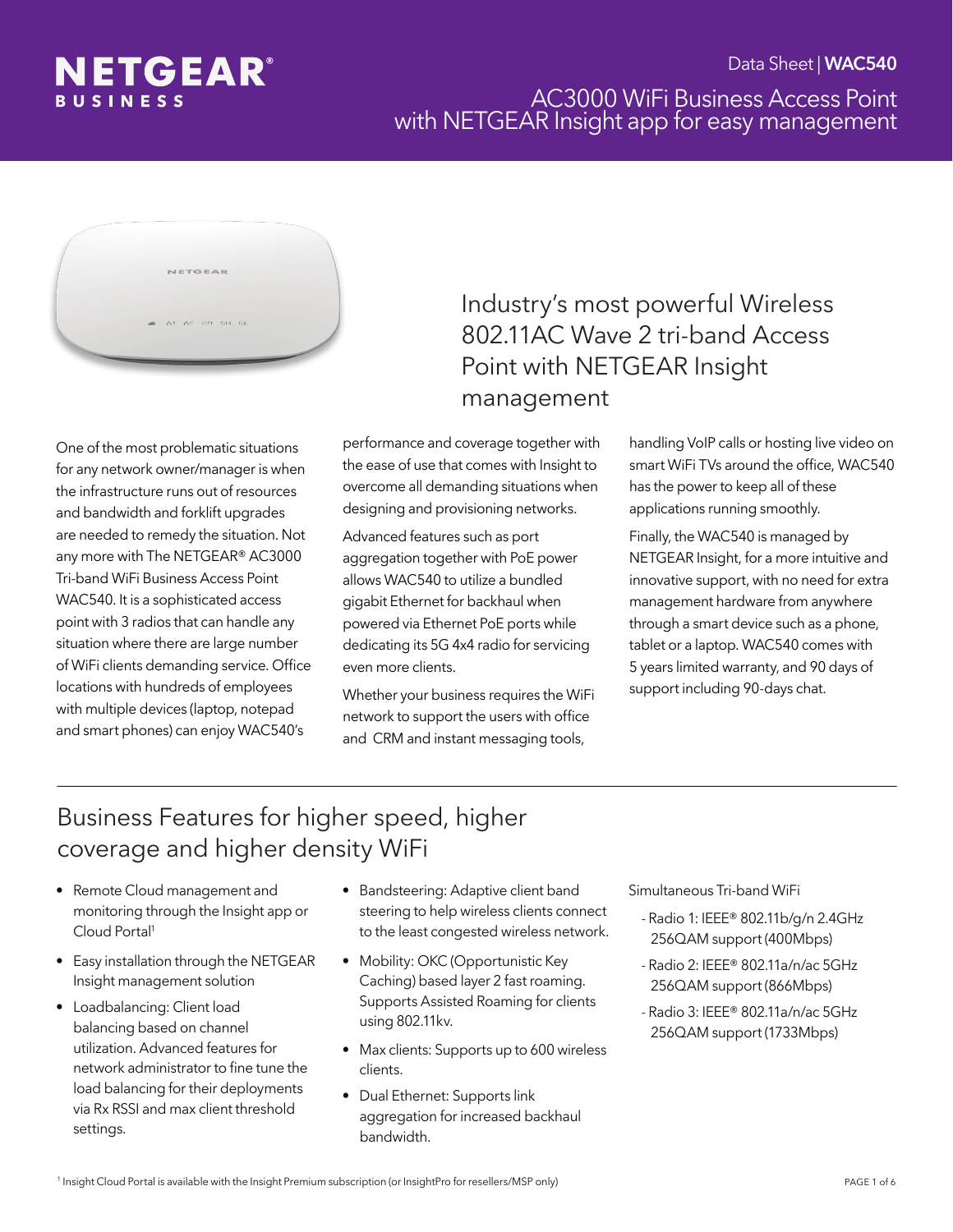

# Business Features for higher speed, higher coverage and higher density WiFi

- MU-MIMO: Full MU-MIMO support. The AP can communicate simultaneously with its 3 radios (4x4, 2x2, 2x2) allowing a larger number of clients to be serviced simultaneously.
- Airtime fairness: Improves network performance in environments with a mix of older wireless clients (using the IEEE 802.11a, 802.11b, or 802.11n wireless standards) and newer wireless clients (using the IEEE 802.11ac wireless standard).
- Instant WiFi: With Insight management, the access points will automatically tune to best channel and Tx power based on the dynamics of WiFi environments.
- Powered by PoE+ or DC power adapter (PoE+ switch and AC/DC power sold separately)
- Gigabit ports for wired connection to switch for easy installation
- Compact and elegant design stylishly blends into the environment
- 5 year warranty, 90 days of chat support where available

|                | <b>BR500</b>                    |    |            |
|----------------|---------------------------------|----|------------|
|                | 14-59-C0-3F-BD-E5               |    | BR500 >    |
|                | 10.1.18.229                     |    |            |
|                | Connected                       |    |            |
|                | Netgear71E74F                   |    |            |
|                | B0-B9-8A-71-F7-4F               |    | WAC510 >   |
|                | 192.168.20.5                    |    |            |
|                | Connected                       |    |            |
|                | Netgear1376BF                   |    |            |
|                | 3C-37-86-13-76-BF               |    | $WAC540$ > |
|                | 192.168.20.7                    |    |            |
|                | Connected                       |    |            |
|                | New Firmware Available          |    |            |
|                | 5121787700009                   |    |            |
|                | 10-DA-43-D8-A0-79               |    | $GC728X$ > |
|                | 10.0.0.4                        |    |            |
|                | Connected                       |    |            |
|                | New Firmware Available          |    |            |
| Other Network  | Locat-3 Medium office west cost |    |            |
|                |                                 |    |            |
|                |                                 |    |            |
|                | br 500                          |    |            |
| $\overline{1}$ | 14-59-C0-3F-BD-FB<br>↮          | Å. | BR500 >    |

Network Selections **Configuration** Configuration **Monitoring** Monitoring

| $\circledcirc$ $\mathbf{A}$ $\mathbf{E}$<br><b>图</b> (◎ 《 1 32% ■ 12:29 PM |                |  |
|----------------------------------------------------------------------------|----------------|--|
| WiFi<br>∢<br>Locat-3 Medium_office_west cost                               | ÷              |  |
| <b>WIFI NETWORKS</b>                                                       |                |  |
| SSID: Location-3<br><b>Share</b><br>Password: ********** ©                 |                |  |
| Add New WiFi (SSID)                                                        |                |  |
| <b>WIFI DEVICES</b>                                                        |                |  |
| <b>Access Points</b>                                                       | $\overline{2}$ |  |
| <b>CLIENTS</b>                                                             |                |  |
| $Q_{\overline{g}}$<br>WiFi Clients                                         | O              |  |
| <b>RADIO SETTINGS</b>                                                      |                |  |
| 503<br><b>Instant WiFi</b>                                                 | $\mathcal{P}$  |  |
| <b>SECURITY</b>                                                            |                |  |
| <b>URL Filtering</b><br>Off $>$                                            |                |  |

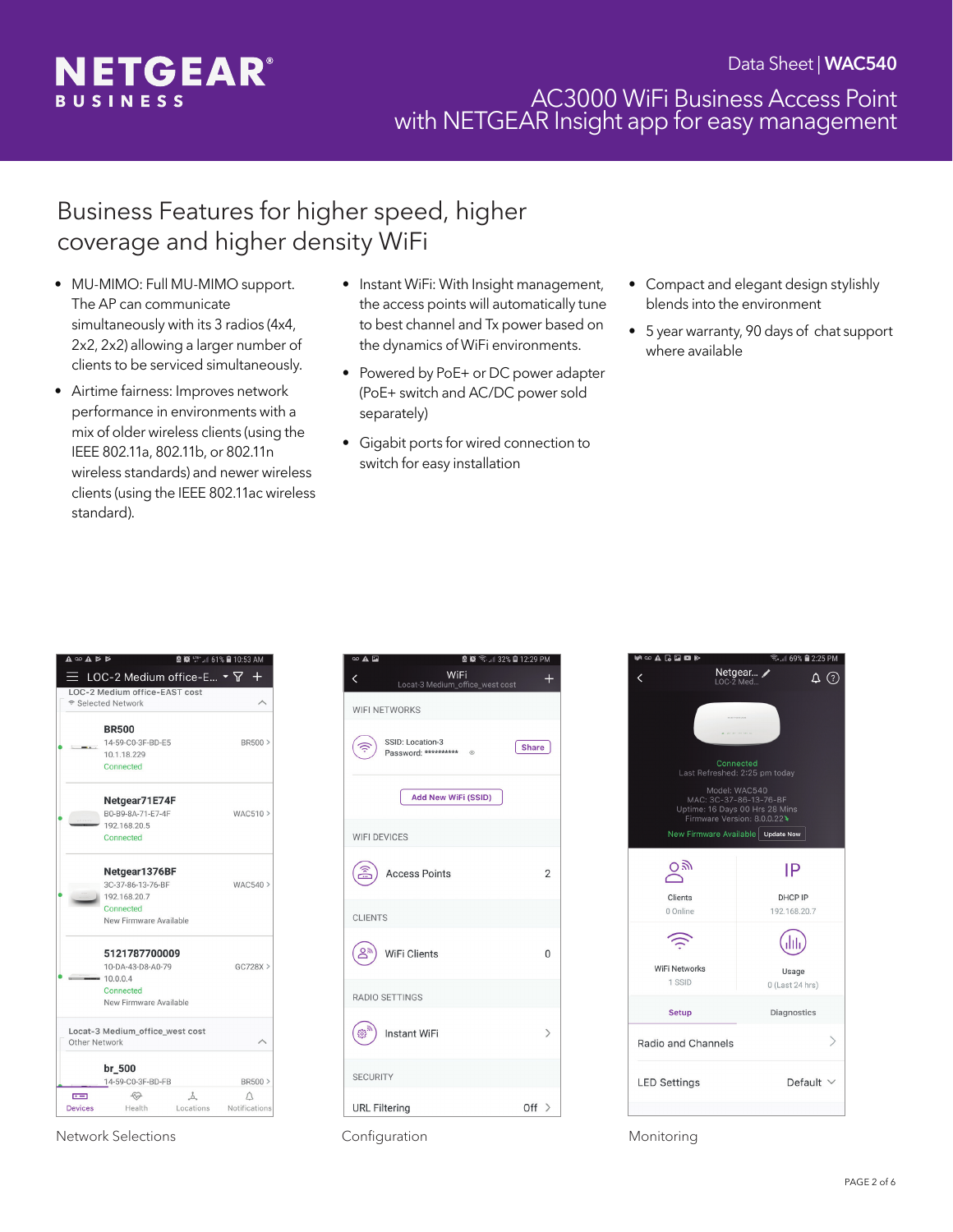

# Target Application

#### WAC540 Deployment Scenario

Connect more devices at faster speeds

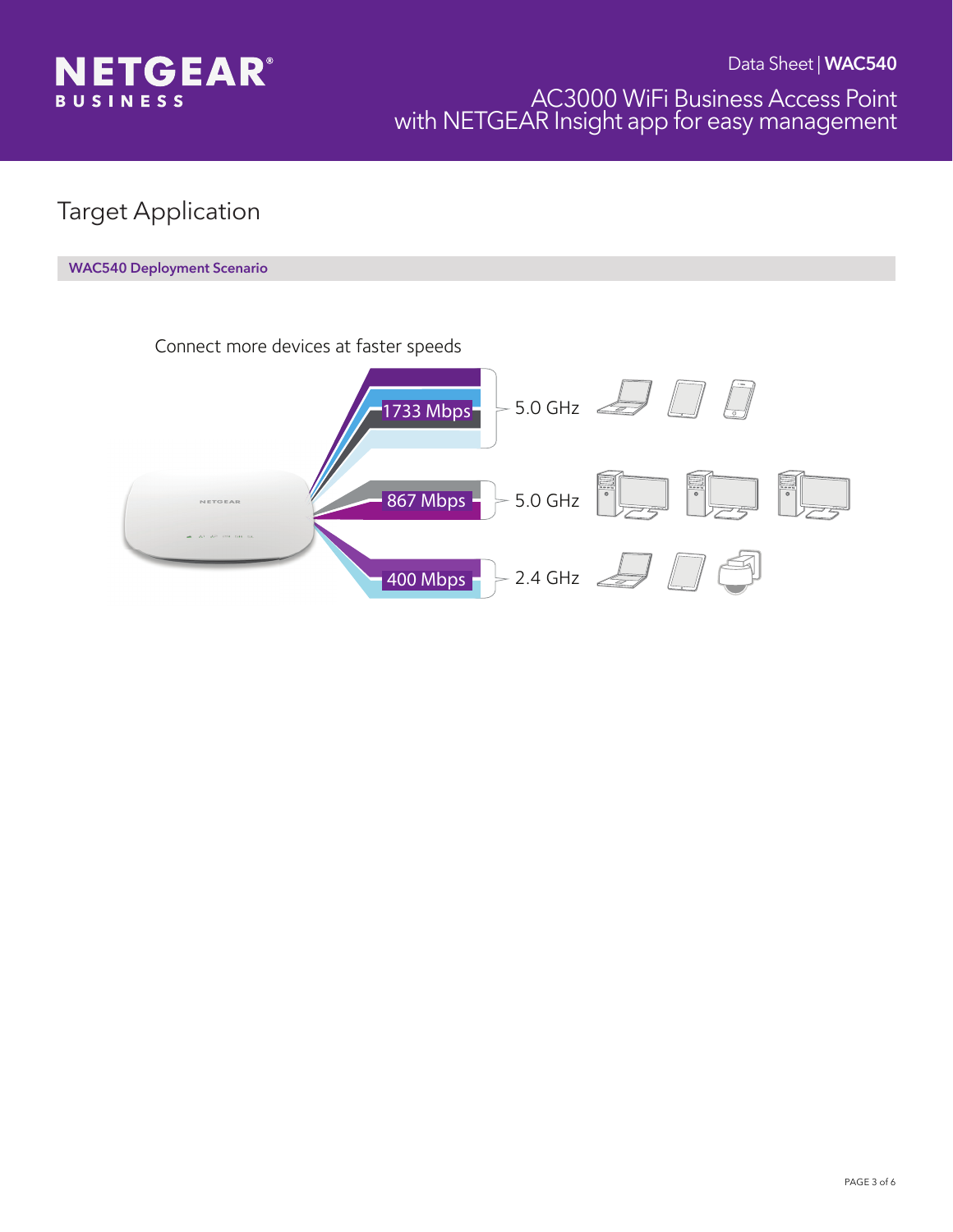# **NETGEAR®**

### Data Sheet | WAC540

### AC3000 WiFi Business Access Point with NETGEAR Insight app for easy management

| <b>Product Comparison</b>                         | <b>WAC505</b>                         | <b>WAC510</b>                         | <b>WAC540</b>                         |
|---------------------------------------------------|---------------------------------------|---------------------------------------|---------------------------------------|
| Frequency                                         | 2.4GHz and 5GHz                       | 2.4GHz and 5GHz                       | 2.4GHz and 5GHz                       |
| Wireless Mode (Transmit x Receive)                | 802.11ac(2x2)                         | 802.11ac (2x2)                        | 802.11ac (2x2) /802.11ac (4x4)        |
| 802.11ac Wave                                     | Wave 2                                | Wave 2                                | Wave 2                                |
| Multi-User MIMO                                   | Yes                                   | Yes                                   | Yes                                   |
| Maximum Theoretical Throughput                    | 1.2Gbps AC1200                        | 1.3Gbps AC1300                        | 3Gbps AC3000                          |
| Maximum Throughput (2.4/5GHz)                     | 300/867Mbps<br>(2.4/5GHz)             | 400/867Mbps<br>(2.4/5GHz)             | 400/867/1733Mbps<br>(2.4/5/5GHz)      |
| Power over Ethernet (PoE)                         | IEEE 802.3af/at                       | IEEE 802.3af/at                       | <b>IEEE 802.3at</b>                   |
| PoE Power Consumption                             | 8.9 Watts                             | 9.3 Watts                             | 25.5 Watts                            |
| <b>Centralized Management</b>                     | Standalone<br>- Insight app/Webportal | Standalone<br>- Insight app/Webportal | Standalone<br>- Insight app/Webportal |
| <b>SNMP</b>                                       | v1, v2c                               | v1, v2c                               | v1, v2c                               |
| Secure Socket Layer (SSL)                         | Yes                                   | Yes                                   | Yes                                   |
| Router Mode                                       | No                                    | Yes                                   | No                                    |
| Repeater                                          | Yes                                   | Yes                                   | Yes                                   |
| Bridge point-to-point/multi-point                 | Yes                                   | Yes                                   | Yes                                   |
| Simultaneous bridge & wireless client association | Yes                                   | Yes                                   | Yes                                   |
| Separate bridge and access point                  |                                       | Yes                                   | Yes                                   |
| Antenna                                           | Internal 3/4dBi<br>(2.4/5GHz)         | Internal 3/6dBi<br>(2.4/5GHz)         | Internal 3/4dBi<br>(2.4/5GHz)         |
| WiFi Protected Access (WPA/WPA2), 802.11i         | Yes                                   | Yes                                   | Yes                                   |
| MAC address filtering with access control         | Yes                                   | Yes                                   | Yes                                   |
| 802.1x RADIUS support with EAP TLS, TTLS, PEAP    | Yes                                   | Yes                                   | Yes                                   |
| Rogue AP detection                                | Yes                                   | Yes                                   | Yes                                   |
| <b>Block SSID Broadcast</b>                       | Yes                                   | Yes                                   | Yes                                   |
| <b>VLAN Support</b>                               | Yes                                   | Yes                                   | Yes                                   |
| Guest Network/Captive Portal                      | Yes                                   | Yes                                   | Yes                                   |
| Easy ceiling mounting/wall mouting                | Yes                                   | Yes                                   | Yes                                   |
| Bandwidth management                              | Yes                                   | Yes                                   | Yes                                   |
| Link Layer Discovery Protocol                     | Yes                                   | Yes                                   | Yes                                   |
| Bandsteering                                      | Yes                                   | Yes                                   | Yes                                   |
| Airtime fairness                                  | Yes                                   | Yes                                   | Yes                                   |
| Loadbalancing                                     | Yes                                   | Yes                                   | Yes                                   |
| Centralized Auto Tx Power and Auto Channel        | Yes                                   | Yes                                   | Yes                                   |
| configuration done by Insight Instant WiFi        | Yes                                   | Yes                                   | Yes                                   |
| Mobility: OKC for Layer 2 fast roaming            | Yes                                   | Yes                                   | Yes (Supports up to 600               |
| Max clients                                       | 64                                    | 128                                   | wireless clients)                     |
| Dual Ethernet                                     | No                                    | Yes (1 LAN, 1 WAN)                    | Yes                                   |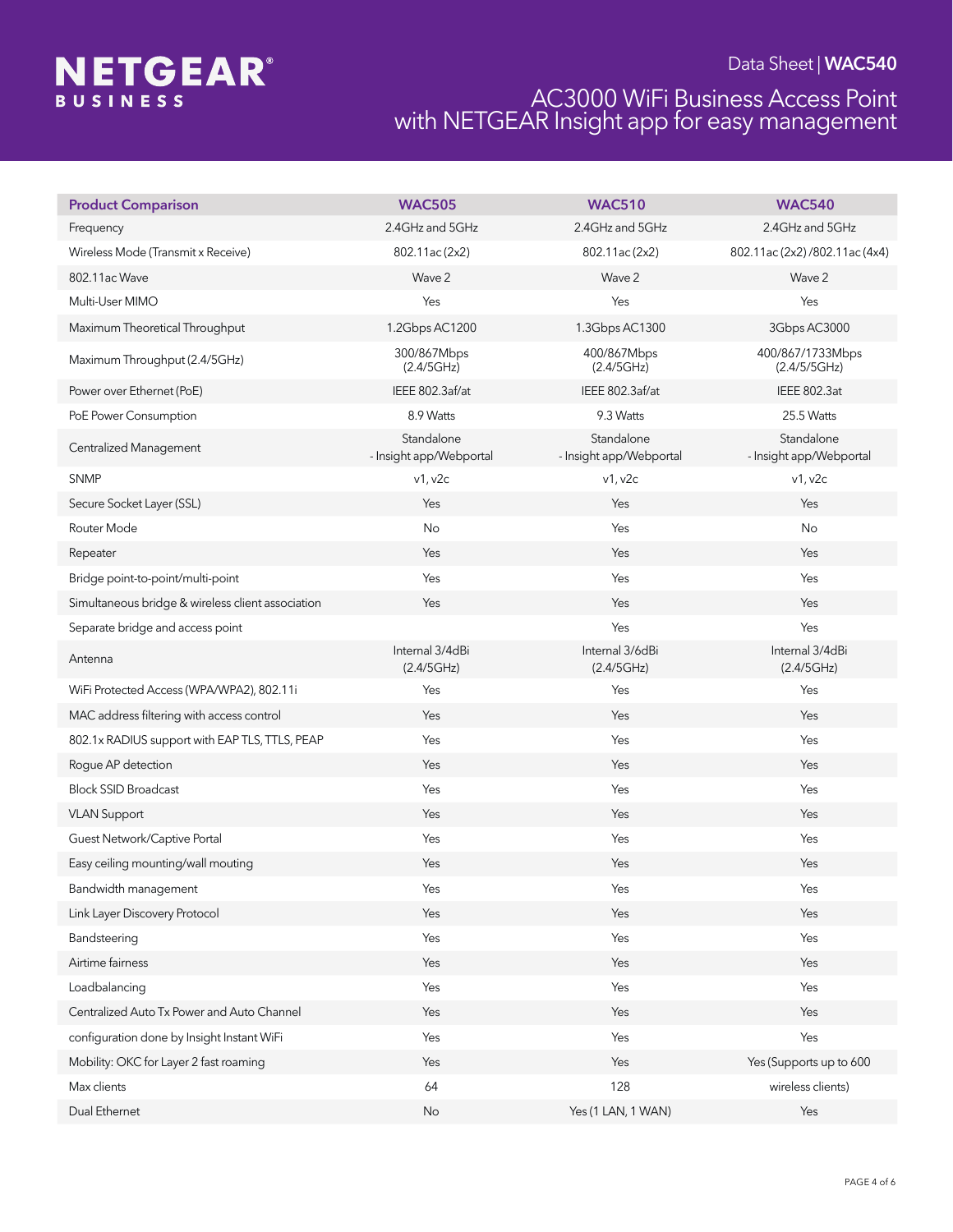

# Technical Specifications

| <b>RF Characteristics</b>                                                              | <b>WAC540</b>                                                                                                                                                                              |  |  |  |
|----------------------------------------------------------------------------------------|--------------------------------------------------------------------------------------------------------------------------------------------------------------------------------------------|--|--|--|
| Standards                                                                              | IEEE 802.11ac Wave 2 standard<br>WMM Wireless Multimedia Prioritization<br>WDS Wireless Distribution System<br>Power over Ethernet (PoE+) IEEE 802.3at                                     |  |  |  |
| <b>Physical Specifications</b>                                                         |                                                                                                                                                                                            |  |  |  |
| Dimensions ( $W \times D \times H$ )                                                   | $9.51 \times 9.51 \times 1.58$ in<br>$(241.53 \times 241.53 \times 40.21$ mm)                                                                                                              |  |  |  |
| Weight                                                                                 | 1.66lb (752g)                                                                                                                                                                              |  |  |  |
| <b>Physical Interfaces</b>                                                             |                                                                                                                                                                                            |  |  |  |
| Physical Interfaces                                                                    | Two (LAN) 10/100/1000BASE-T Gigabit Ethernet (RJ-45) ports with Auto Uplink™ (Auto MDI-X)<br>supporting IEEE 802.3at Power over Ethernet (PoE+) and Link Aggregation to bind the two ports |  |  |  |
| Power adapter                                                                          | Included only with WAC540PA: 12V DC, 2.5A; plug is localized to country of sale                                                                                                            |  |  |  |
| <b>LEDs</b>                                                                            | Six (6) LED: Power/Insight, LAN1, LAN2, 2.4GHz, 5GHz low, 5G high                                                                                                                          |  |  |  |
| <b>Security</b>                                                                        |                                                                                                                                                                                            |  |  |  |
| WPA/WPA2-PSK support                                                                   | Yes                                                                                                                                                                                        |  |  |  |
| Support WPA-enterprise Radius server configuration for<br>both security and accounting | Yes                                                                                                                                                                                        |  |  |  |
| <b>Network Management</b>                                                              |                                                                                                                                                                                            |  |  |  |
| NETGEAR Insight Management for setup, monitoring<br>and management                     | Yes                                                                                                                                                                                        |  |  |  |
| SNMP v1, v2                                                                            | Yes                                                                                                                                                                                        |  |  |  |
| <b>Advanced Wireless</b>                                                               |                                                                                                                                                                                            |  |  |  |
| Wireless Distribution System (WDS)                                                     | Bridge mode: Point-to-point wireless<br>Bridge mode: Point-to-multipoint wireless<br>Repeater mode<br>Adjustable Transmit Power Control (TPC)                                              |  |  |  |
| Device detection                                                                       | Identify type of wireless clients in the network                                                                                                                                           |  |  |  |
| <b>Warranty and Support</b>                                                            |                                                                                                                                                                                            |  |  |  |
| Hardware Limited Warranty                                                              | 5 years                                                                                                                                                                                    |  |  |  |
| Next-Business-Day (NBD) Replacement                                                    | Yes                                                                                                                                                                                        |  |  |  |
| Technical support (online, phone)                                                      | 90 days free from date of purchase*                                                                                                                                                        |  |  |  |
| ProSUPPORT OnCall 24x7 Service Packs**                                                 | PMB0351 (5 yrs)<br>PMB0331 (3 yrs)<br>PMB0311 (1 yr)                                                                                                                                       |  |  |  |